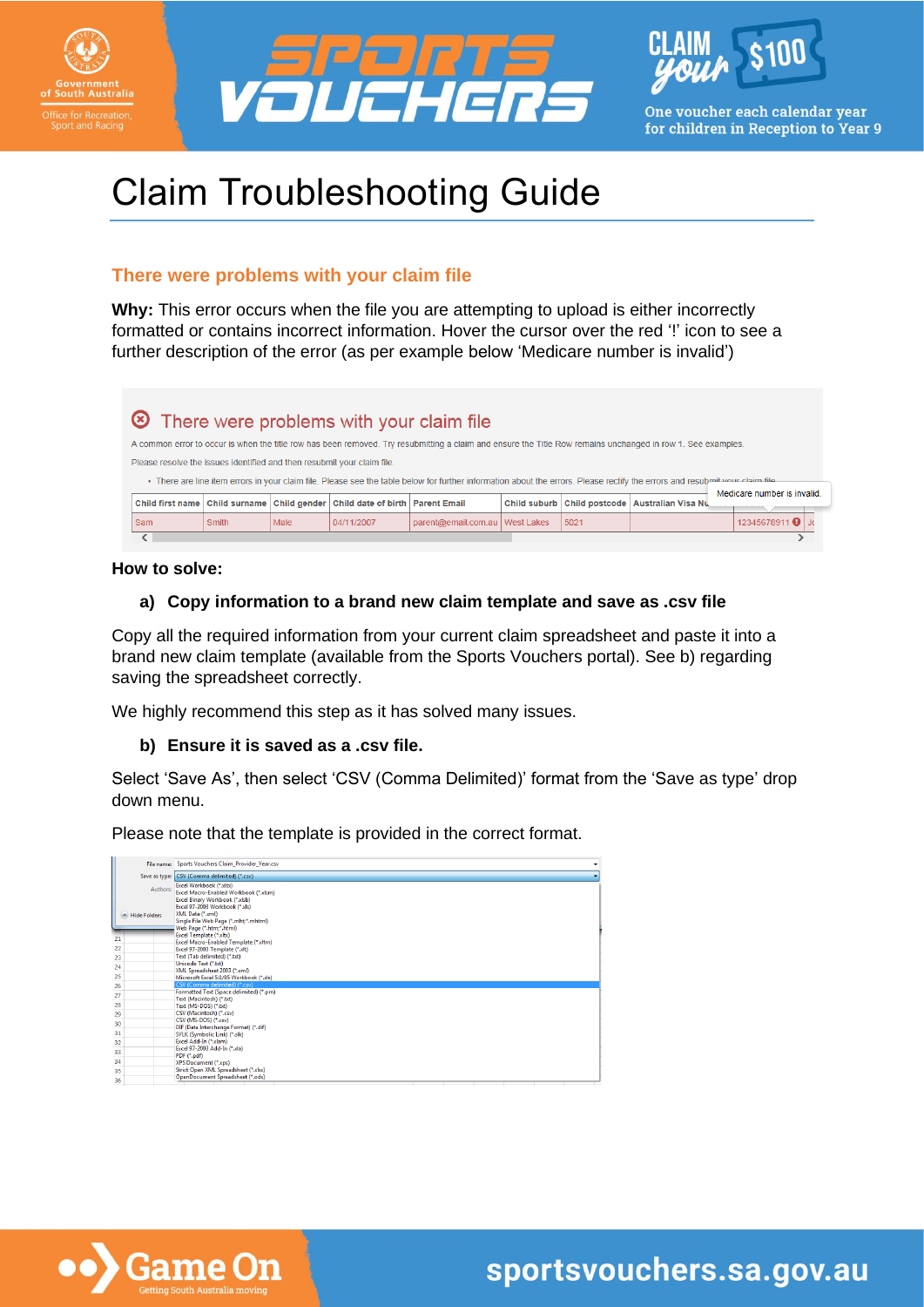





#### **c) Ensure that all information entered outside the headings provided is deleted**

Additional information entered outside of the provided headings – the Title Row – will prevent the file uploading. Delete any additional data before submitting.

|                         | М                                                                   |    |            |  |
|-------------------------|---------------------------------------------------------------------|----|------------|--|
| <b>Parent email</b>     | Used a voucher this calendar year?   Member prior to using voucher? |    |            |  |
| iparent@email.com.au No |                                                                     | No | No         |  |
| parent@email.com.au No  |                                                                     | No | lNo        |  |
| parent@email.com.au No  |                                                                     | No | <b>INo</b> |  |
| parent@email.com.au No  |                                                                     | No | lNo        |  |
|                         |                                                                     |    |            |  |

#### **d) Make sure the headings have not been removed or altered**

Please only fill out the provided fields on the spreadsheet and do not change the Title Row headings.

Please leave the Visa field blank if there is no Visa number (eg: do not enter N/A).

If the headings have been removed or changed, use steps a) and b) to resolve.

| H <sub>8</sub> |        | <b>TITLE ROW</b> |   |                                                                              |                |
|----------------|--------|------------------|---|------------------------------------------------------------------------------|----------------|
|                |        |                  |   |                                                                              |                |
|                |        |                  |   | Child first name Child surname Child gender Child date of birth Child suburb | Child postcode |
|                | Johnny | Citizen          | M | 13/01/2011 Adelaide                                                          | 5000           |
| 3              |        |                  |   |                                                                              |                |
|                |        |                  |   |                                                                              |                |

## **Date of Birth is outside accepted range for selected claim year**

**Why:** Only children who are eligible to attend Reception to Year 9 (5 to 15 year olds) in South Australia may claim a voucher. As such when uploading a claim each child's date of birth is validated to ensure it falls within the accepted age range.

| ◢  |       |              |        |                                                                                          |      |
|----|-------|--------------|--------|------------------------------------------------------------------------------------------|------|
|    |       |              |        | 1 Child first Child surname Child gender Child date of birth Child suburb Child postcode |      |
|    | Sam   | Smith        | Male   | 4/11/2004 Adelaide                                                                       | 5000 |
| з. | Jane  | Smith        | Female | 5/11/2011 Adelaide                                                                       | 5000 |
|    | Sally | Brown        | Female | 6/11/2012 Adelaide                                                                       | 5000 |
|    | John  | <b>Brown</b> | Male   | 7/11/2013 Adelaide                                                                       | 5000 |

**How to solve:** If the child is not aged Reception to Year 9\*, you will need to remove them from the claim.

\*This means a child is aged 5 or turning 5 years old in the calendar year you are using a voucher through to 15 years old (inclusive).

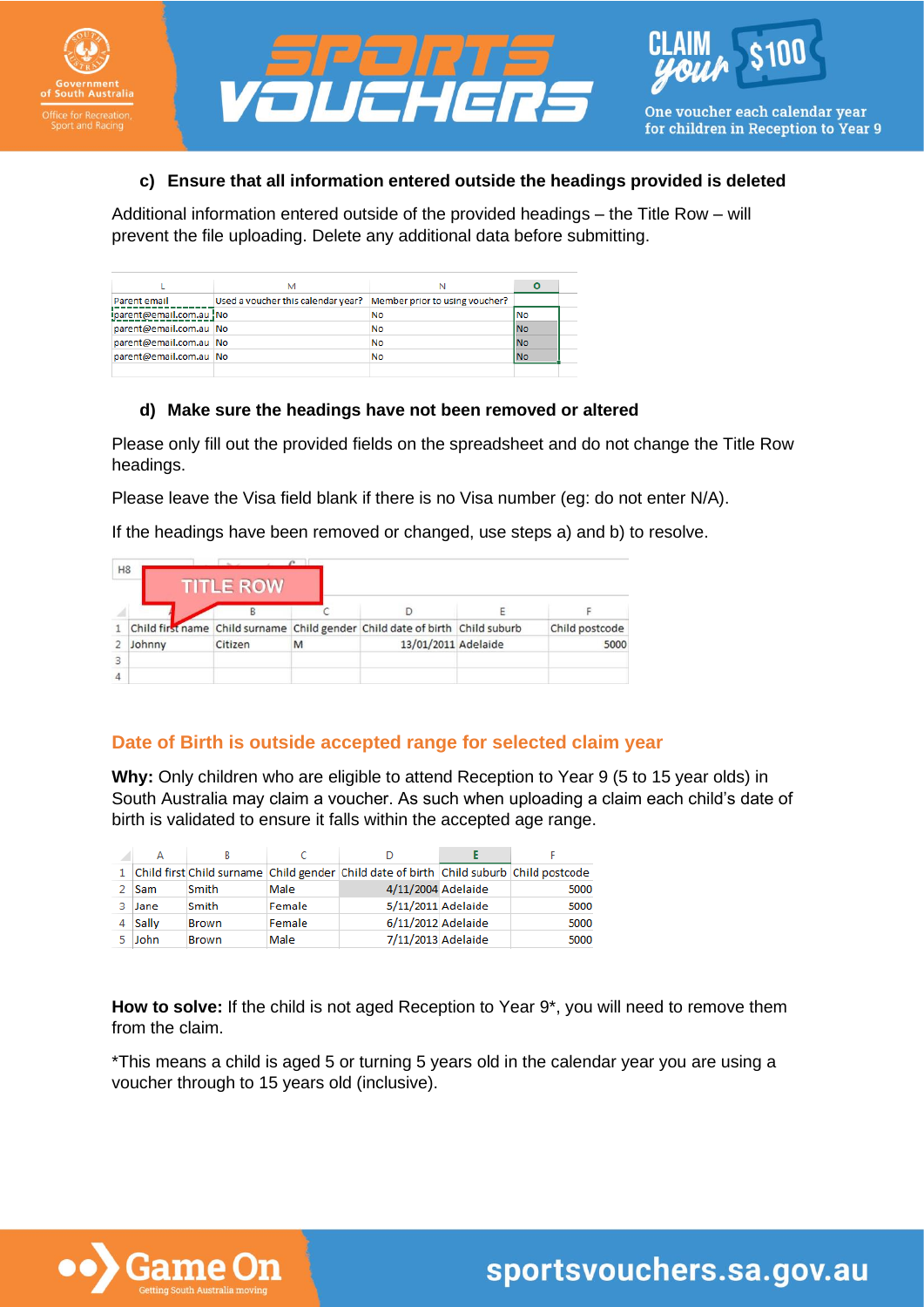





#### **Medicare number is invalid**

**Why:** Medicare numbers are validated for authenticity upon submission. Please ensure that parents provide you with a complete and accurate 11-digit Medicare number upon using their voucher.

How to solve: Obtain the correct 11-digit Medicare number from the parent. The 11<sup>th</sup> digit is the family reference number next to a child's name on their Medicare card.

Make sure that there are no spaces or symbols entered in the field on the spreadsheet.

## **This is a duplicate entry**

**Why:** Any duplicate entries within a claim will not upload.

|         |       |        |                    |      | 1 Child first Child surname Child gender Child date of birth Child suburb Child postcode Australian Visa Number Medicare number |             |
|---------|-------|--------|--------------------|------|---------------------------------------------------------------------------------------------------------------------------------|-------------|
| 2 Sam   | Smith | Male   | 4/11/2010 Adelaide | 5000 |                                                                                                                                 | 12345678911 |
| 3 Jane  | Smith | Female | 5/11/2011 Adelaide | 5000 |                                                                                                                                 | 12345678912 |
| 4 Sally | Brown | Female | 6/11/2012 Adelaide | 5000 |                                                                                                                                 | 12345678913 |
| 5 John  | Brown | Male   | 7/11/2013 Adelaide | 5000 |                                                                                                                                 | 12345678912 |

**How to solve:** Delete any duplicate claims from your csv file. If there is an error in which a parent has provided the same Medicare number for siblings, ensure that the parent provides you with the correct 11<sup>th</sup> digit (the family reference number on the card next to each child's name).

## **This is a required field**

**Why:** Blank fields will prevent a successful upload. All fields must be filled out accurately and be correctly formatted.

**How to solve:** Fill out empty fields or delete any rows which are entirely blank so that there are no gaps between rows.

The only exception is a valid Medicare OR Australian visa number (as long as there is a correct number entered into either of these fields this will still upload).

| н                                        |
|------------------------------------------|
| Australian Visa Number   Medicare number |
| 12345678911                              |
|                                          |
| 12345678913                              |
| 12345678914                              |
|                                          |



sportsvouchers.sa.gov.au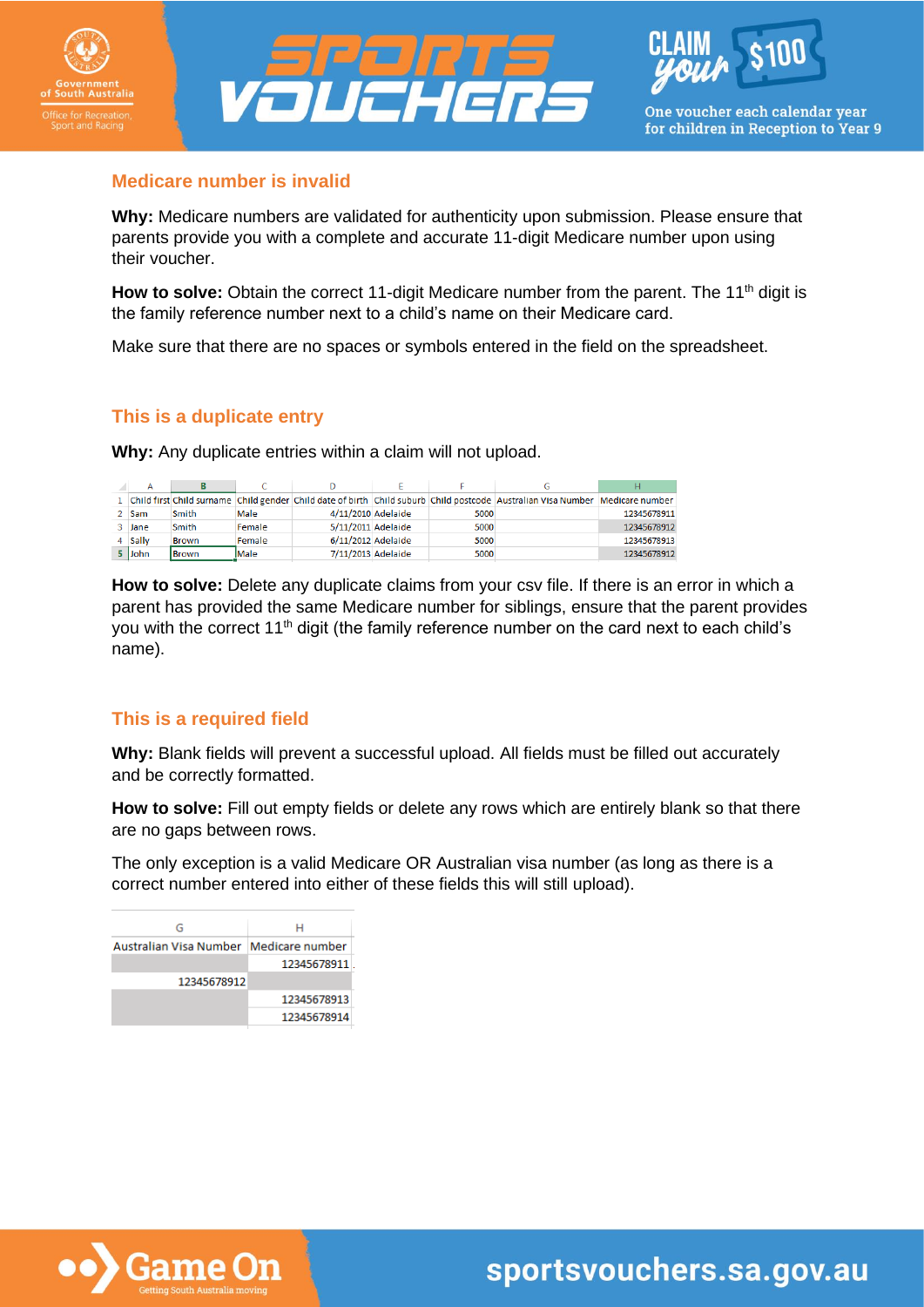





One voucher each calendar year for children in Reception to Year 9

# **How to format the information in your claim correctly**

The csv file must be filled out using the correct formats. Please see below for the correct formats. This can be found in the 'Submit a Claim' section of the Sports Vouchers portal.

| Value                              | Description / format                                                                                                                                                           | <b>Example</b>           |
|------------------------------------|--------------------------------------------------------------------------------------------------------------------------------------------------------------------------------|--------------------------|
| <b>Child first name</b>            | First name of the child                                                                                                                                                        | Jane                     |
| <b>Child surname</b>               | Last name / family name of the child                                                                                                                                           | <b>Smith</b>             |
| <b>Child gender</b>                | Gender of the child - male, female, D or gender                                                                                                                                | M or Male                |
|                                    | diverse                                                                                                                                                                        | F or Female              |
|                                    |                                                                                                                                                                                | D or Diverse             |
| Child date of                      | Birth date of the child using the format                                                                                                                                       | 22/02/2012               |
| birth                              | dd/mm/yyyy                                                                                                                                                                     |                          |
| <b>Street address</b>              | Street number and name of where the child<br>lives                                                                                                                             | 1 Adelaide Road          |
| <b>Suburb</b>                      | Suburb of where the child lives                                                                                                                                                | Adelaide                 |
| <b>Postcode</b>                    | Postcode of where the child lives                                                                                                                                              | 5000                     |
| <b>Medicare number</b>             | This is the 11-digit number. It includes the 10-<br>digits on top of the Medicare card, plus the 1-<br>digit to the left of the child's name (this is the<br>reference number) | 12345678903              |
| <b>Australian visa</b><br>number   | This is the visa number assigned to the child /<br>family. If there is no visa number, leave this<br>blank                                                                     | 123456799XX              |
| <b>Parent first name</b>           | First name of the parent or guardian                                                                                                                                           | John                     |
| <b>Parent surname</b>              | Last name / family name of the parent or<br>guardian                                                                                                                           | Smith                    |
| <b>Parent email</b>                | Email address of the parent or guardian                                                                                                                                        | parentemail@email.com.au |
| <b>Parent contact</b><br>number    | Mobile or landline phone number                                                                                                                                                | 0400123456               |
| <b>Used a voucher</b>              | Has the child used a Sports Voucher with                                                                                                                                       | Yes or Y                 |
| this calendar                      | another provider this calendar year (1 Jan to 31                                                                                                                               | No or N                  |
| year                               | Dec). Response must be 'No' otherwise will not<br>be accepted                                                                                                                  |                          |
| <b>First time joining</b>          | Is this the first time the child is joining the                                                                                                                                | Yes or Y                 |
| this organisation                  | particular sport, dance or learn to swim<br>organisation                                                                                                                       | No or N                  |
| <b>Identified as</b>               | Has the child been identified as living with a                                                                                                                                 | Yes or Y                 |
| living with a                      | disability                                                                                                                                                                     | No or N                  |
| disability                         |                                                                                                                                                                                |                          |
| <b>Culturally or</b>               | Is the child from a culturally or linguistically                                                                                                                               | Yes or Y                 |
| linguistically                     | diverse background                                                                                                                                                             | No or N                  |
| diverse (CALD)                     |                                                                                                                                                                                |                          |
| background<br><b>Aboriginal or</b> | Is the child from an Aboriginal or Torres Strait                                                                                                                               | Yes or Y                 |
| <b>Torres Strait</b>               | Islander background                                                                                                                                                            | No or N                  |
| <b>Islander (ATSI)</b>             |                                                                                                                                                                                |                          |
| background                         |                                                                                                                                                                                |                          |

# **If your claim will still not upload, try copying the data to a new template**

Otherwise please attach your completed claim file to an email and send it through to us at [sportsvouchers@sa.gov.au](mailto:sportsvouchers@sa.gov.au)